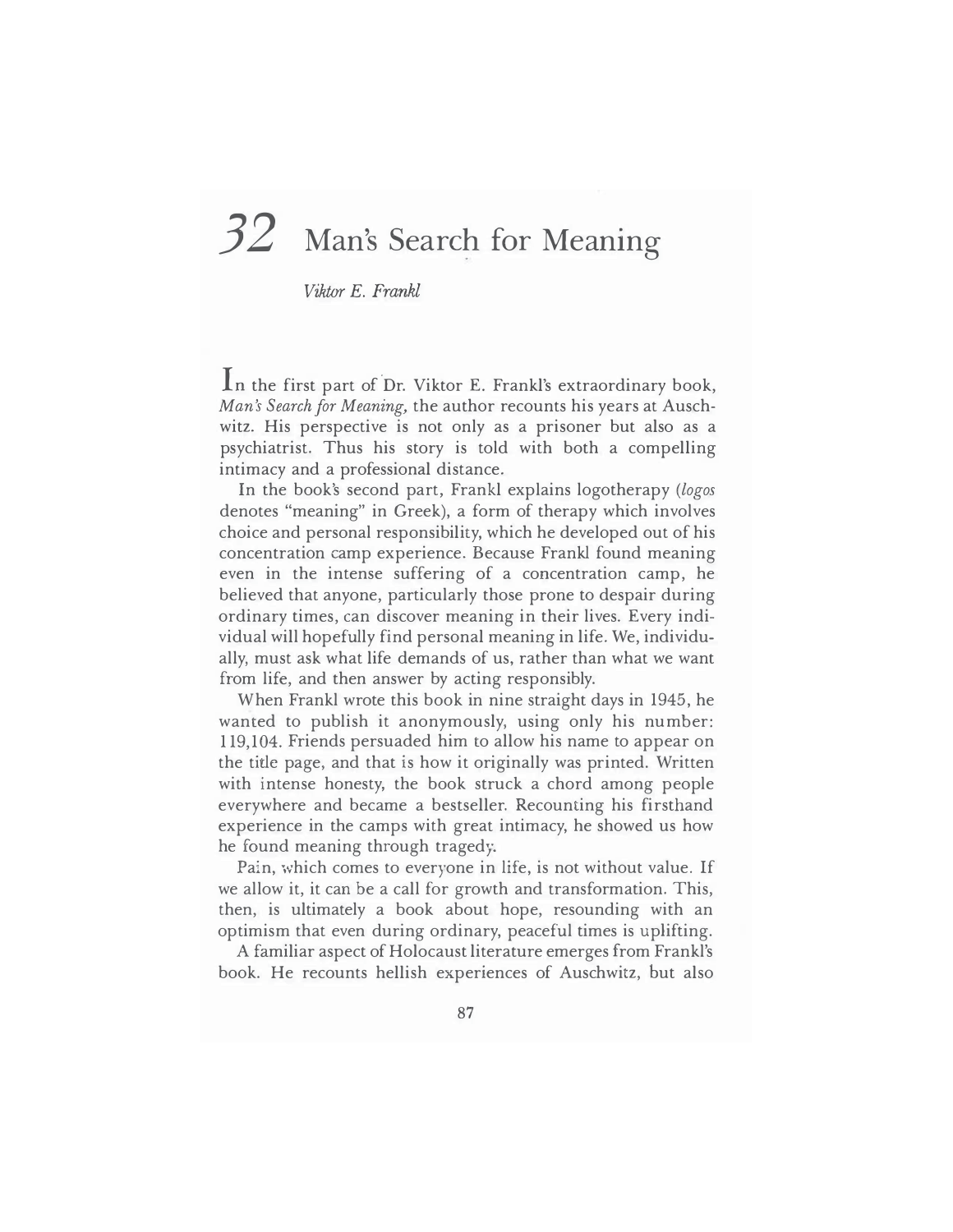relates how he sought and found pleasure, not merely in spite of his surroundings, but precisely because of them.

To speak of happiness, no matter how minute, as an Auschwitz prisoner, is stunning. Frankl knew that regardless of any physical pain and degradation he was forced to endure, no one could rob him of his self-respect. Only he had the power to choose where to focus his thoughts. He drew strength through countering his physical pain by focusing on images which nourished his inner  $l$ ife.

The grotesque existence of Frankl's life at Auschwitz is overwhelming. He writes about how to ward off a Kapo's blow: when excrement splashed up into a prisoner's face while cleaning the latrines and sewage, he should appear indifferent, never expressing revulsion or attempting to wipe it off.

Another anecdote reflects on the horror while revealing Frankl's empathy. Sleep, no matter how brief, was a reprieve. One night he watched a fellow prisoner writhe in the midst of a nightmare. About to wake him, he realized it would be better for him to dream: no nightmare could be as frightening as the reality this man experienced when awake.

Meanwhile, amid the shock, the detached curiosity, the apathy, there was also grim humor. Prisoners, hairless and naked in the showers, tried to have fun—because, after all, they were actually washing with *water!* One feels the desperation that precedes such laughter and the release that it brings.

The harder external conditions became, the more one needed to look within. Thus one's spiritual life could be enriched in the camps. Prisoners who had a satisfying intellectual life beforehand were often able to survive better than those in robust health who lacked a stronger inner life. One feels this unequivocally about Frankl, who chose to hold on to hope because he understood that it was a prerequisite for the will to live. He saw men lose it, then die. He decided to be mentally strong. His first night at Auschwitz he promised himself he wouldn't commit suicide by running into the electrically charged barbed wire.

Later, he forced himself to get outside of his physical self by seeing how he could benefit from what he was enduring. He imagined the war over and that he was now speaking on a podium to an audience about his experience in the camps. In this image, he felt restored to dignity and validation.

Finding something positive to sustain him emotionally was

88